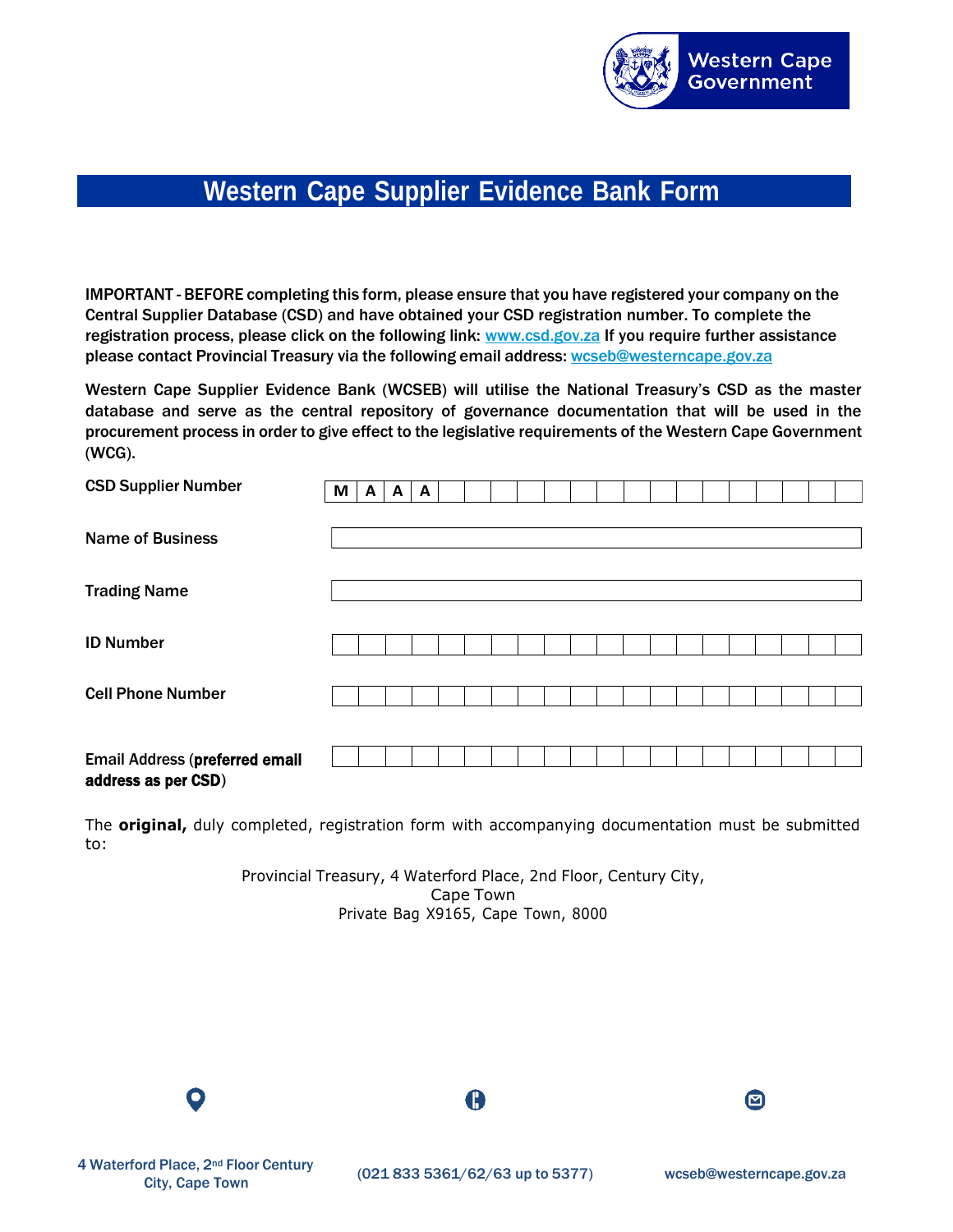

**Accreditation Status (If Applicable)**

## **EDUCATION, TRAINING AND DEVELOPMENT PROVIDERS**

This section should only be completed by Education, Training and Development Providers. In terms of ETQA (Education, Training and Quality Assurance) requirements, Providers of Education, Training and Development are required to submit details regarding their accreditation status.

**Please tick applicable level which your ETQA/SETA has awarded your organization**

| None $\Box$ | Eligibility Status $\blacktriangleright$ | Accreditation $\Box$ Accreditation plus RPL $\Box$ Award Level $\Box$ |  |
|-------------|------------------------------------------|-----------------------------------------------------------------------|--|
|             |                                          |                                                                       |  |

\*NB – Eligibility status is a Pre-accreditation level. It is only valid for 6 months. Please contact your relevant SETA in this regard.

| <b>SAQA Registration Number</b> |  |  |  |  |  |  |  |  |  |  |
|---------------------------------|--|--|--|--|--|--|--|--|--|--|
|                                 |  |  |  |  |  |  |  |  |  |  |
| <b>SAQA Registration Date</b>   |  |  |  |  |  |  |  |  |  |  |

## APPLICABLE DOCUMENTS TO BE SUBMITTED WITH WCSEB REGISTRATION

|                                                                                                                                                                 | N | N/A |
|-----------------------------------------------------------------------------------------------------------------------------------------------------------------|---|-----|
| <b>Compulsory Declaration of Interest - WCBD 4 (Original)</b>                                                                                                   |   |     |
| Preference Point Claim Form - WCBD 6.1 (Original)                                                                                                               |   |     |
| <b>Identity Document of Certificate of Correctness Signatory (Certified copy)</b>                                                                               |   |     |
| B-BBEE Rating Certificate or Sworn Affidavit (Original)                                                                                                         |   |     |
| Security Officer's Board Certificate (applicable to security services only)<br>(Certified copy)                                                                 |   |     |
| Construction Industry Development Board Certificate (CIDB) or I Tender<br>website printout (Certified copy) - (applicable building or construction<br>services) |   |     |
| Selection of commodities (Annexure A)                                                                                                                           |   |     |

O

 $\mathbf \Theta$ 

◙